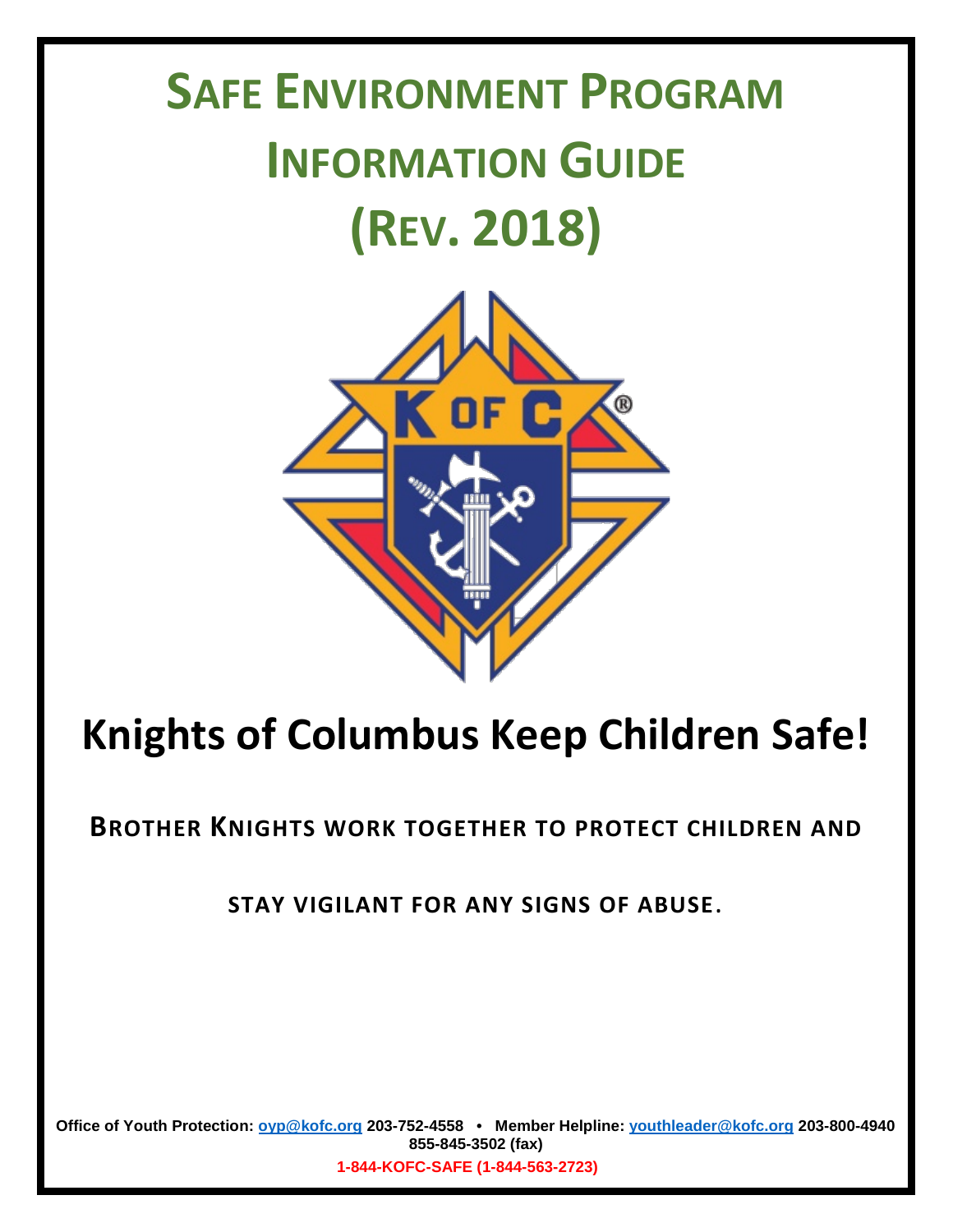

# **Table of Contents**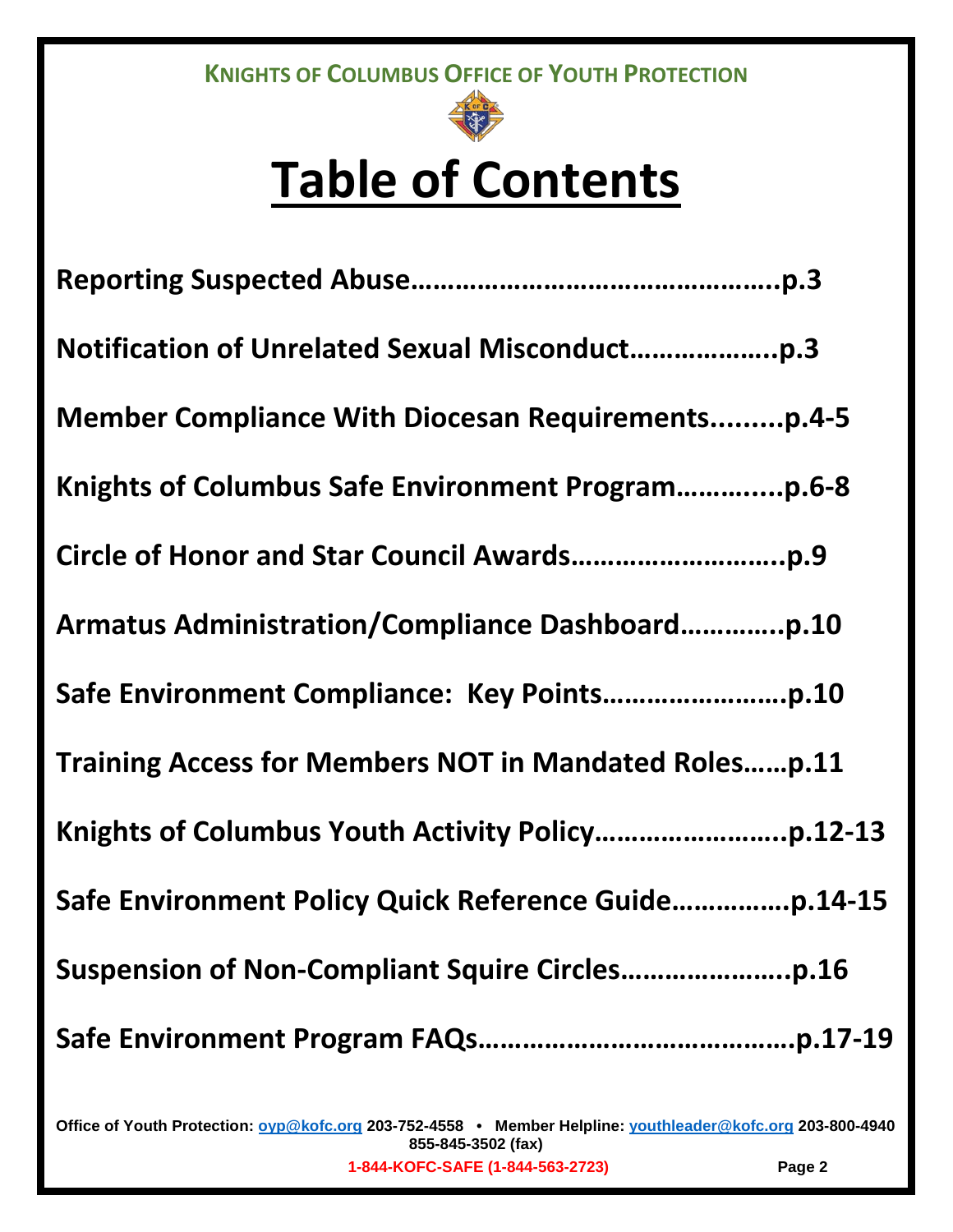

# **REPORTING SUSPECTED ABUSE**

Allegations of sexual misconduct involving a member directly arising out of his membership in the Knights of Columbus and/or in connection with a program or activity sponsored by the Knights of Columbus should be reported by following this protocol:

- **1. REPORT SUSPECTED ABUSE TO LAW ENFORCEMENT**
- **2. NOTIFY LOCAL DIOCESE OF SUSPECTED ABUSE**
- **3. NOTIFY KNIGHTS OF COLUMBUS OF SUSPECTED ABUSE AT 1-844-KOFC-SAFE (1-844-563-2723)**

# **NOTIFICATION OF UNRELATED SEXUAL MISCONDUCT**

Sexual misconduct unrelated to membership in the Knights of Columbus and arising out of other circumstances in the member's life, such as employment situations, family situations, or within some youth serving program or church ministry should be **reported** to law enforcement and the local diocese.

A state or local council officer or a District Deputy should **notify** the Office of Youth Protection at **[oyp@kofc.org](mailto:oyp@kofc.org)** as soon as possible when he becomes aware that a member has been:

- **1. CHARGED WITH OR FOUND GUILTY BY A COURT OF ANY OFFENCE INVOLVING CHILDREN;**
- **2. CHARGED WITH OR FOUND GUILTY BY A COURT OF ANY SEX-RELATED OFFENSE; OR**
- **3. SUED IN COURT FOR ANY WRONGFUL CONDUCT AGAINST CHILDREN OR FOR A SEX-RELATED OFFENSE.**

To the extent there is a need for suspension or other action, it will be handled by the Board of Directors, through the Office of Youth Protection and the Office of the Supreme Secretary.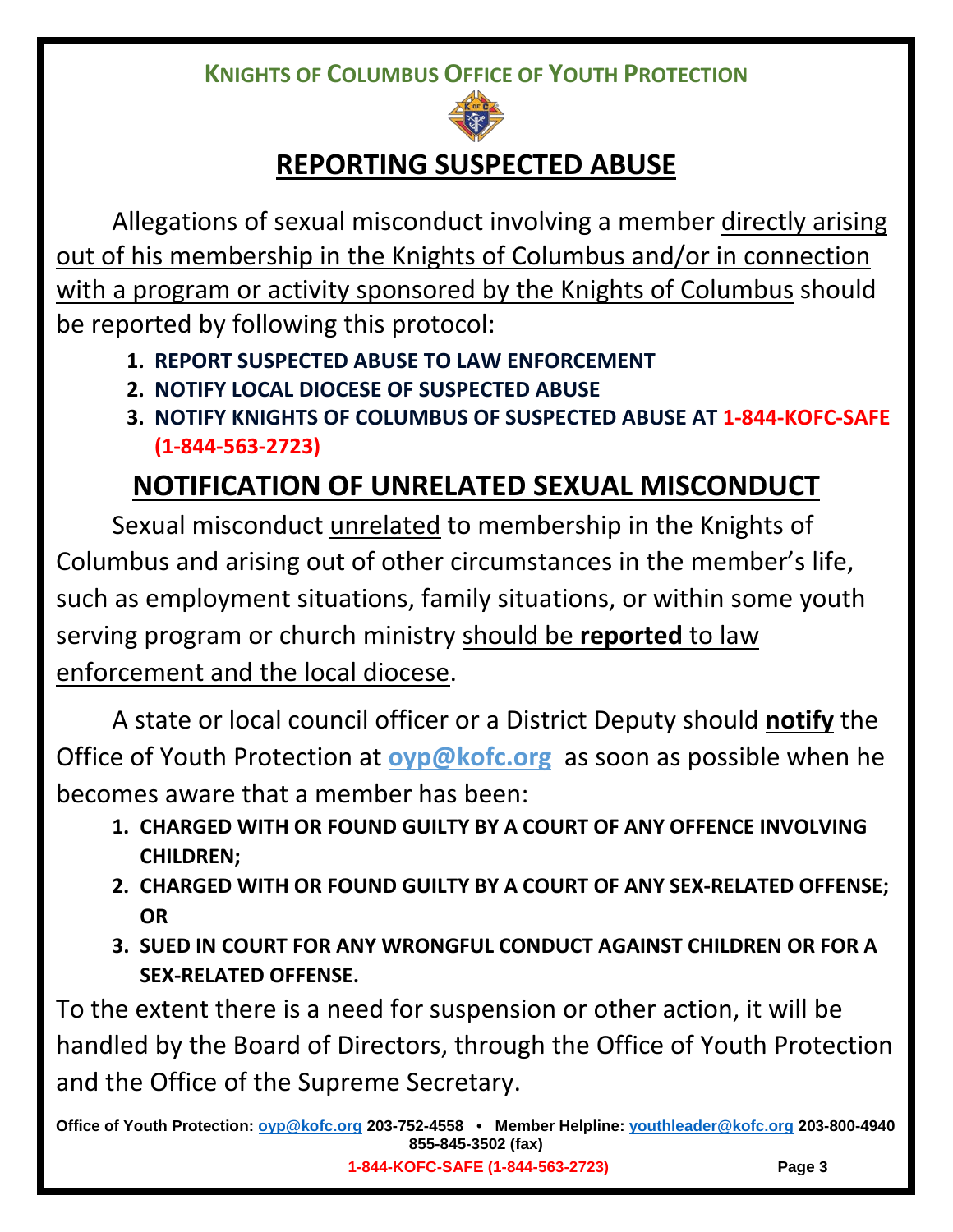

## **Member Compliance With Diocesan Safe Environment Requirements**

Our cooperative approach toward diocesan safe environment programs is expressed in our guidance to council leaders concerning member compliance with diocesan safe environment requirements. The first requirement of our safe environment program is for our members to be aware of, and compliant with, diocesan safe environment requirements applicable to members' volunteer activities on parish property.

When members volunteer at an activity sponsored by a Knights of Columbus council on parish property, they are not only volunteering for the Knights of Columbus, they are also serving as parish volunteers. In this regard, Knights of Columbus asks no more and no less than for its members to be treated just like any other parish volunteers. Just like any other parish volunteers, members volunteering on parish property must comply with all safe environment requirements applicable to parish volunteers in their diocese. To this end, grand knights and financial secretaries should implement the following best practices:

- 1. Make a list of all members who serve as volunteers on parish property for one or more Knights of Columbus activities. ("Eligible Member Volunteer List").
- 2. Ask each member on the list whether he has completed the diocesan safe environment training and background screening.
- 3. If the member volunteer has already completed such training, then the date of the completion of the diocesan training should be recorded on the Eligible Member Volunteer List.
- 4. If the member volunteer has not completed the diocesan safe environment requirements, he must do so as soon as possible to maintain his eligibility to continue to volunteer on parish property.
- 5. Provide the Eligible Member Volunteer List to the parish priest, the parish safe environment liaison, and to the diocesan safe environment coordinator upon request.
- 6. Update the Eligible Member Volunteer List with new member volunteers who become eligible to volunteer on parish property.
- 7. Confirm the names on the Eligible Member Volunteer List regularly at business meetings throughout the fraternal year.

It should be noted that simply being a member of the Knights of Columbus does not constitute volunteer activity, as council business meetings are not a parish or church ministry. In other words, membership in the Knights of Columbus does not *require* volunteer activity on parish property. Conversely, members are not exempt from diocesan safe environment requirements applicable to parish volunteers by virtue of their being members. The table below shows how diocesan and Knights of Columbus safe environment requirements generally relate to members of the Knights of Columbus:

#### **KNIGHTS OF COLUMBUS/DIOCESAN SAFE ENVIRONMENT PROGRAM REQUIREMENTS**

| <b>Knights of Columbus Activity</b>              | <b>Diocesan Requirements</b> | K of C Requirements |
|--------------------------------------------------|------------------------------|---------------------|
| Membership                                       | n/a                          | n/a                 |
| <b>Council Meetings</b>                          | n/a                          | n/a                 |
| <b>Church Ministries &amp; Parish Ministries</b> |                              | n/a                 |
| KofC Youth Activities on Parish Property         |                              |                     |
| KofC Youth Activities off Parish Property        | n/a                          |                     |

Questions about member compliance with diocesan safe environment/youth protection requirements should be directed to the diocesan Office of Child and Youth Protection and may also be referred to the Knights of Columbus Office of Youth Protection at **[oyp@kofc.org](mailto:oyp@kofc.org)**.

**Office of Youth Protection: [oyp@kofc.org](mailto:oyp@kofc.org) 203-752-4558 • Member Helpline: [youthleader@kofc.org](mailto:youthleader@kofc.org) 203-800-4940 855-845-3502 (fax)**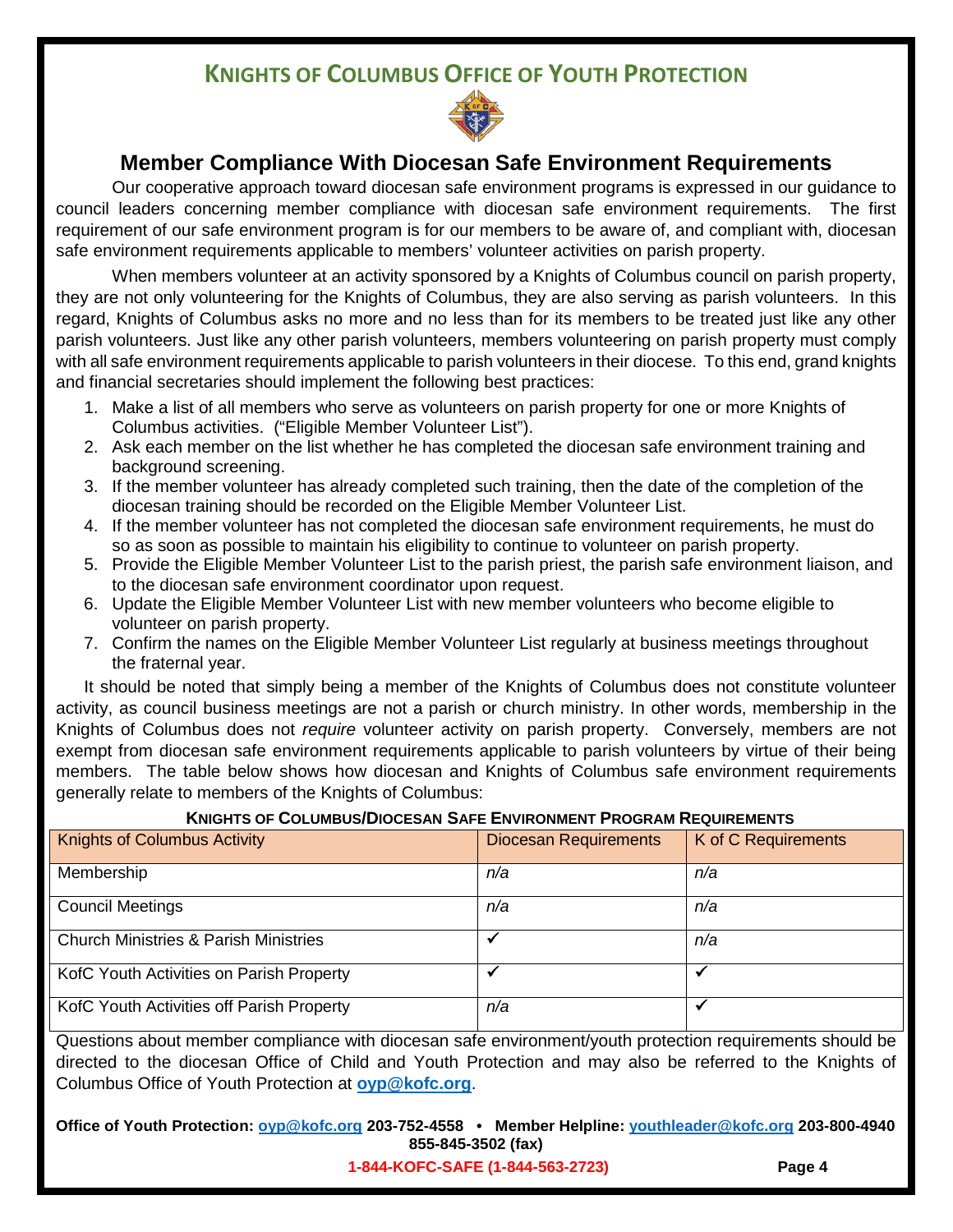

# **COMPLIANCE WITH DIOCESAN SAFE ENVIRONMENT POLICIES: KEY POINTS**

## **MEMBERS ARE PARISHIONERS FIRST, KNIGHTS SECOND**

- Knights of Columbus is a fraternal benefit society that operates through a network of subordinate councils that meets on parish property with the permission of the local bishop and pastor.
- Knights of Columbus does not teach, sanctify, or govern in the name of the Church and is not a Church ministry.
- Volunteer service on parish property is encouraged, but not required, for membership in the Knights of Columbus.
- Completion of diocesan safe environment program requirements is not necessary for membership in the Knights of Columbus, although it may be necessary for members to volunteer on parish property.
- Knights volunteering in church or parish ministries (ushering, youth ministry, etc.) serve in those ministries as *parishioners*, and give *witness* as brother Knights.
- Members of the Knights of Columbus must remain informed of, and compliant with, the same diocesan/parish safe environment requirements *applicable* to all other parish volunteers for those activities conducted *in the name of the Knights of Columbus* on diocesan/parish property.
- Knights volunteering in youth activities sponsored by the Knights of Columbus on parish property serve both as parishioners and Knights and are fully subject to diocesan safe environment requirements applicable to parish volunteers working with minor children.
- Knights volunteering in other activities sponsored by the Knights of Columbus on parish property serve as both Knights and parishioners and are fully subject to the same diocesan safe environment requirements applicable to parish volunteers on parish property.
- Dues paying members choosing not to volunteer on parish property remain members in good standing.
- Council rosters contain proprietary and confidential member information and may not be shared with third parties, including with parishes and dioceses, without express authorization.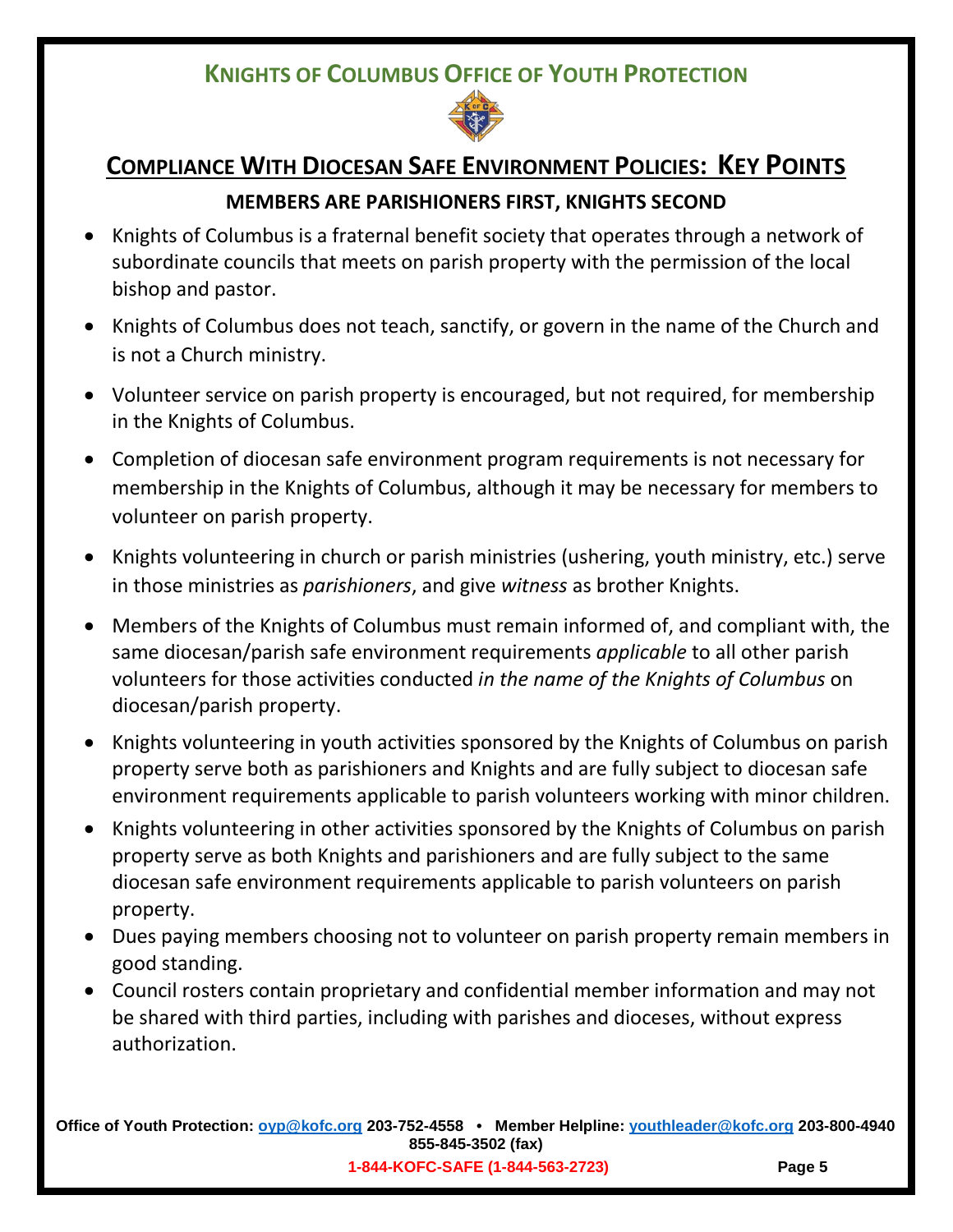

## **KNIGHTS OF COLUMBUS SAFE ENVIRONMENT PROGRAM (SEP)**

Our Safe Environment Program safeguards children and other vulnerable persons, assures members and their families that we maintain a safe environment for all those whom we serve, protects members from awkward situations, misunderstandings and appearances of impropriety, builds trust with arch/dioceses and parishes, and protects the good name of the Knights of Columbus. Our program is operated in conjunction with our strategic partner in youth protection and safe environments – PRAESIDIUM, Inc. Praesidium specializes in providing safe environment training to help prevent sexual abuse in organizations that serve youth and vulnerable adults. For more information, go to **[www.praesidiuminc.com](http://www.praesidiuminc.com/)**

Under Faith in Action, members serving in the key leadership positions listed below are **required** to complete three training modules designed to teach members about abuse prevention best practices, either online or via workbook self-study guides. Members serving in the following leadership roles must make sure that all Knights of Columbus safe environment policies and procedures are followed at activities sponsored by the Knights of Columbus:

| <b>Roles</b>                                           | <b>Training</b> | <b>Background</b><br><b>Check</b> | <b>ARMATUS</b><br>Administration |
|--------------------------------------------------------|-----------------|-----------------------------------|----------------------------------|
| <b>State Council</b>                                   |                 |                                   |                                  |
| <b>State Deputy</b>                                    |                 |                                   |                                  |
| <b>State Advocate</b>                                  |                 |                                   |                                  |
| <b>State Program Director</b>                          |                 |                                   |                                  |
| <b>State Youth Director</b>                            |                 |                                   |                                  |
| <b>State Family Director</b>                           |                 |                                   |                                  |
| <b>State Community Director</b>                        |                 |                                   |                                  |
| <b>State Squire Chairman</b>                           |                 |                                   |                                  |
| <b>Subordinate Council</b>                             |                 |                                   |                                  |
| <b>Grand Knight</b>                                    |                 |                                   |                                  |
| Faithful Navigator *only if assembly sponsors a circle |                 |                                   |                                  |
| Program Director                                       |                 |                                   |                                  |
| <b>Family Director</b>                                 |                 |                                   |                                  |
| <b>Community Director</b>                              |                 |                                   |                                  |
| <b>Chief Counsellor</b>                                |                 |                                   |                                  |
| <b>Adult Counsellor</b>                                |                 |                                   |                                  |

Additionally, state youth directors, state family directors, state community directors, state squire chairmen (*if any*), council family directors, community directors, as well as all chief and adult counselors, must provide consent for a background check**.** Members serving in roles that require a background check may fulfill this requirement by giving consent to the Knights of Columbus to obtain and pay for it on their behalf through its partner *Praesidium*. As shown, some roles also have access to Praesidium's ARMATUS Administration dashboard to monitor member compliance within their council or jurisdiction. If members in certain roles are not compliant within thirty (30) days of notification, they are subject to removal from those roles.

**MEMBERS IN THESE ROLES ARE REQUIRED TO RENEW THEIR COMPLIANCE WITH THESE REQUIREMENTS EVERY THREE YEARS.**

**Office of Youth Protection: [oyp@kofc.org](mailto:oyp@kofc.org) 203-752-4558 • Member Helpline: [youthleader@kofc.org](mailto:youthleader@kofc.org) 203-800-4940 855-845-3502 (fax)**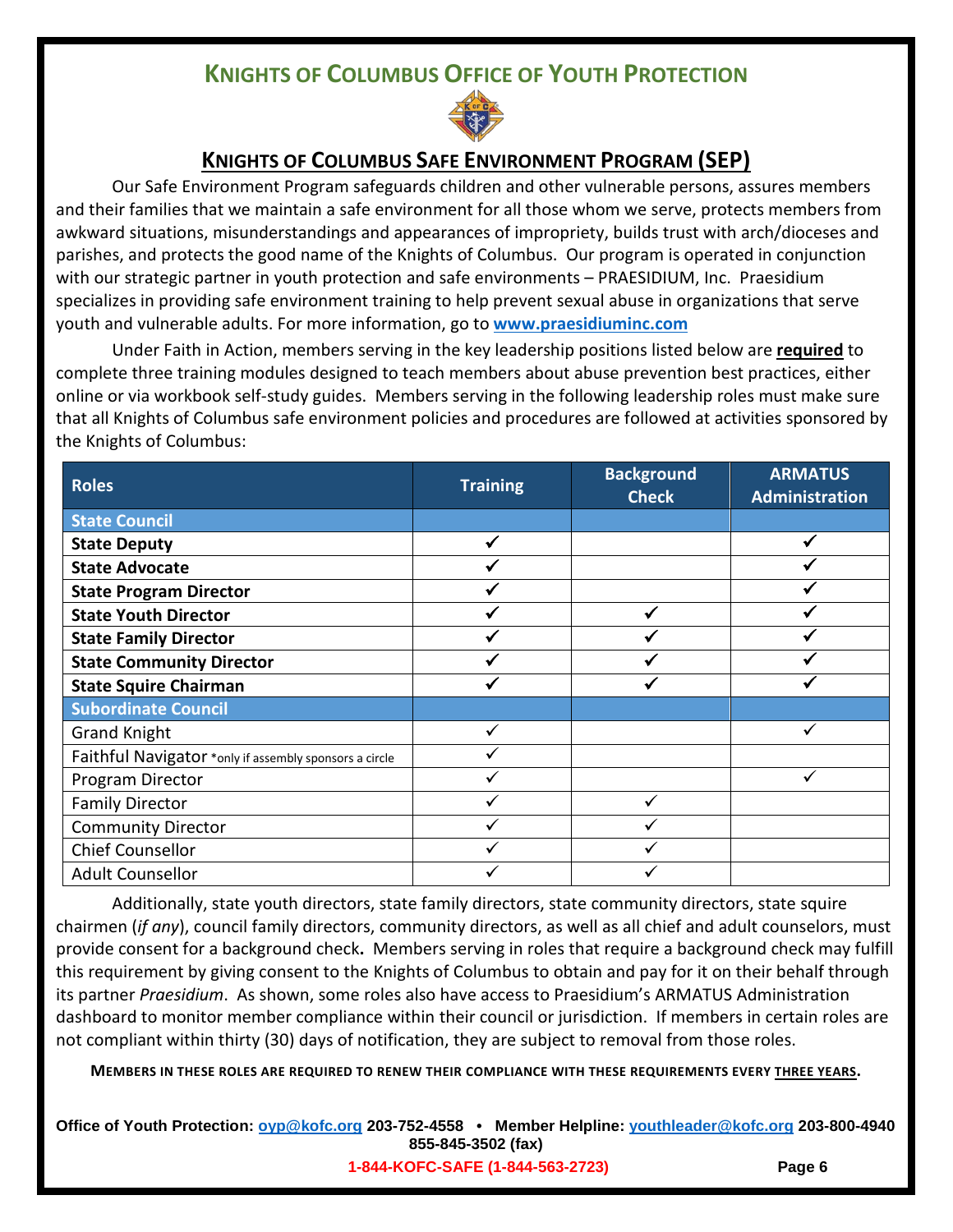

# **State Deputy Safe Environment Compliance Action Plan**

Compliance with the requirements of the Knights of Columbus Safe Environment Program in your jurisdiction must be driven from the top down and depends on your dedication as State Deputy. The point of the program is to ensure that brother Knights are trained to safeguard children and other vulnerable persons by recognizing the signs of possible abuse. As state deputy, you should:

- **1. LOOK** for a Praesidium email with your username and password to use to complete your online training and ensure that your assigned state officers and directors do the same by **July 31st** Compliance starts at the top!
- **2. DIRECT** your *state advocate*, *state program director*, *state youth director, state family director*, *state community director, and state squire chairmen* to complete the training and to use the PRAESIDIUM ARMATUS ADMINISTRATION DASHBOARD to actively monitor compliance of members in the roles listed in the grid below.
- **3. DELEGATE** responsibility for compliance to your *state advocate*.You and your state advocate should work with your district deputies on this!
- **4. ENSURE** that councils submit their **Form 185 (July 1st)** and **Form 365 (August 1st)** with accurate member email addresses - so that members can receive emails with their usernames and passwords so that they also can complete safe environment training and background check authorizations.
- **5. FOLLOW-UP** directly with noncompliant members by using the information on the PRAESIDIUM ARMATUS ADMINISTRATION DASHBOARD throughout the year.

| <b>Roles</b>                                           | <b>Training</b> | <b>Background</b><br><b>Check</b> | <b>ARMATUS</b><br>Administration |
|--------------------------------------------------------|-----------------|-----------------------------------|----------------------------------|
| <b>State Council</b>                                   |                 |                                   |                                  |
| <b>State Deputy</b>                                    | ✓               |                                   |                                  |
| <b>State Advocate</b>                                  |                 |                                   |                                  |
| <b>State Program Director</b>                          |                 |                                   |                                  |
| <b>State Youth Director</b>                            |                 |                                   |                                  |
| <b>State Family Director</b>                           |                 |                                   |                                  |
| <b>State Community Director</b>                        |                 |                                   |                                  |
| <b>State Squire Chairman</b>                           |                 |                                   |                                  |
| <b>Subordinate Council</b>                             |                 |                                   |                                  |
| <b>Grand Knight</b>                                    |                 |                                   |                                  |
| Faithful Navigator *only if assembly sponsors a circle |                 |                                   |                                  |
| Program Director                                       |                 |                                   |                                  |
| <b>Family Director</b>                                 |                 |                                   |                                  |
| <b>Community Director</b>                              |                 |                                   |                                  |
| <b>Chief Counsellor</b>                                |                 |                                   |                                  |
| <b>Adult Counsellor</b>                                |                 |                                   |                                  |

**TO BE ELIGIBLE FOR THE CIRCLE OF HONOR AWARD IN THE UNITED STATES AND CANADA, STATE COUNCILS MUST BE FULLY COMPLIANT WITH STATE COUNCIL SAFE ENVIRONMENT REQUIREMENTS!**

#### **WWW.KOFC.ORG/SAFE**

**Office of Youth Protection: [oyp@kofc.org](mailto:oyp@kofc.org) 203-752-4558 • Member Helpline: [youthleader@kofc.org](mailto:youthleader@kofc.org) 203-800-4940 855-845-3502 (fax)**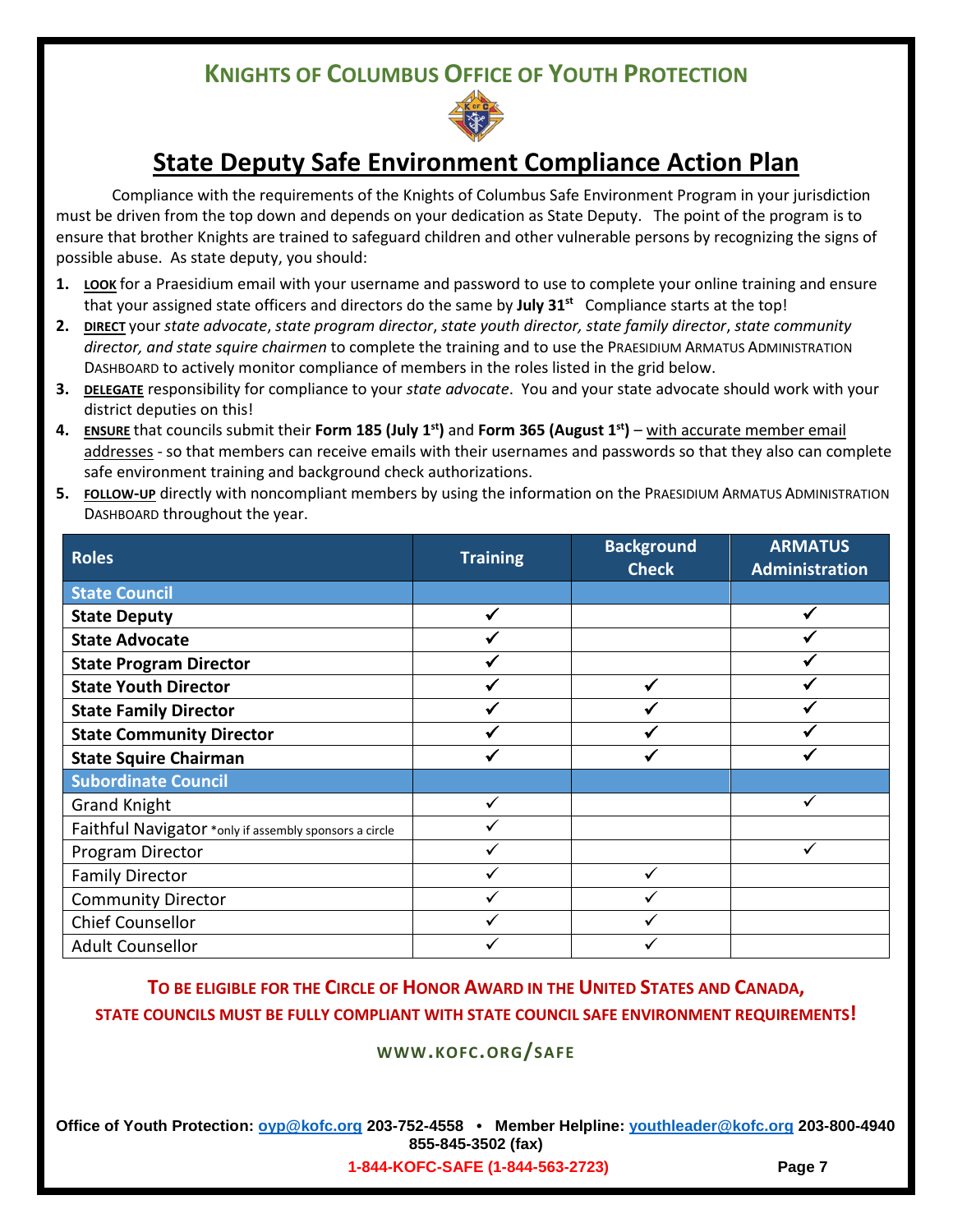

# **State Council Compliance Checklist**

| $\Box$ | <b>State Deputy</b> - training; compliance dashboard access                        |
|--------|------------------------------------------------------------------------------------|
| $\Box$ | <b>State Advocate</b> - training; compliance dashboard access                      |
| $\Box$ | State Program Director - training; compliance dashboard access                     |
| $\Box$ | State Youth Director - training; background check; compliance dashboard access     |
| $\Box$ | State Family Director - training; background check; compliance dashboard access    |
| $\Box$ | State Community Director - training; background check; compliance dashboard access |
| $\Box$ | State Squire Chairman - training; background check; compliance dashboard access    |
|        | <b>Council Compliance Checklist</b>                                                |
|        | (without Columbian Squire Circle)                                                  |
| ப      | <b>Grand Knight</b> - training; compliance dashboard access                        |
| $\Box$ | Program Director - training; compliance dashboard access                           |
| $\Box$ | Family Director - training; background check                                       |
| $\Box$ | <b>Community Director</b> - training; background check                             |
|        | <b>Council Compliance Checklist</b>                                                |
|        | (with Columbian Squire Circle)                                                     |
| $\Box$ | <b>Grand Knight</b> – training; compliance dashboard access                        |
| $\Box$ | <b>Program Director</b> – training; compliance dashboard access                    |
| $\Box$ | <b>Family Director</b> - training; background check                                |
| $\Box$ | <b>Community Director</b> - training; background check                             |
| $\Box$ | Chief Squire Counselor - training; background check (must be over 21 years old)    |
|        | Adult Squire Counselor(s) - training; background check (must be over 21 years old) |
|        |                                                                                    |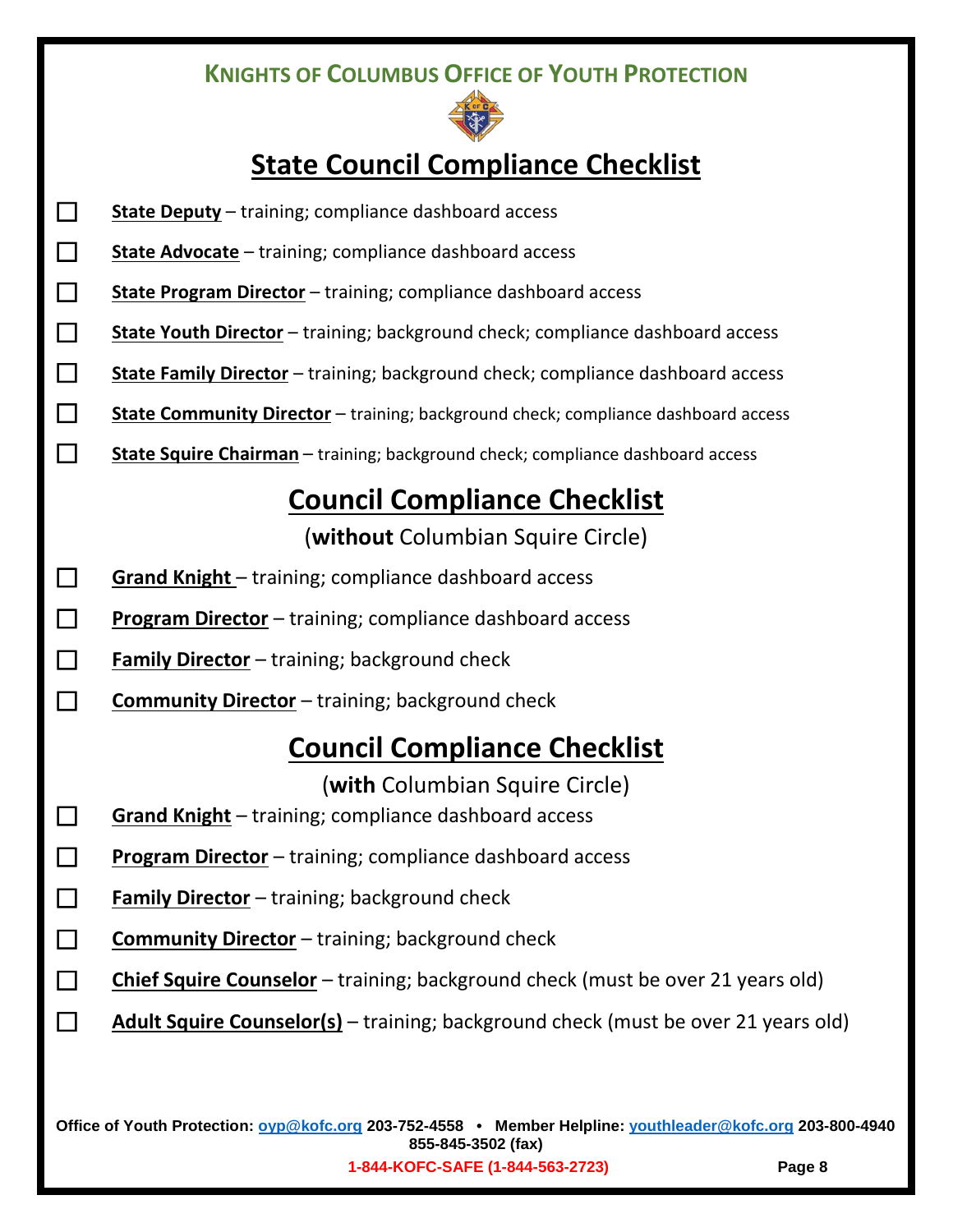

# **CIRCLE OF HONOR AND STAR COUNCIL AWARDS**

# **SAFE ENVIRONMENT REQUIREMENTS FRATERNAL YEAR 2018-2019**

To be eligible for the *Circle of Honor* in the United States and Canada, state councils must be fully compliant with applicable safe environment requirements. This means that the state deputy and state advocate must complete the Praesidium safe environment training. Additionally, the state program director, the state youth director (*if any*), the state family director, the state community director, and the state squire chairman (*if any*), must complete both the training and a background check.

To be eligible for *Star Council* in the United States and Canada, councils must be fully compliant with applicable safe environment requirements. This means that the grand knight and program director must complete the safe environment training. Additionally, the council family director and community director must complete both the safe environment training and background check. **Leaving one or more of the Program Director, Family Director, and/or Community Director roles vacant disqualifies a council from Star Council eligibility.** If the council sponsors a Columbian Squire Circle, all circle counselors must complete the training and background checks.

# **ALL APPOINTMENTS AND REQUIREMENTS MUST BE COMPLETED BY MAY 1, 2019**

Questions regarding this award policy should be directed to the Fraternal Mission Department at 203-752-4270 or **[fraternalmission@kofc.org](mailto:fraternalmission@kofc.org)**

Questions regarding safe environment program compliance of state or local Knights of Columbus councils may be directed to the Office of Youth Protection at 203-800-4940 or **[youthleader@kofc.org](mailto:youthleader@kofc.org)**

**[www.kofc.org/safe](http://www.kofc.org/safe)**

**Office of Youth Protection: [oyp@kofc.org](mailto:oyp@kofc.org) 203-752-4558 • Member Helpline: [youthleader@kofc.org](mailto:youthleader@kofc.org) 203-800-4940 855-845-3502 (fax)**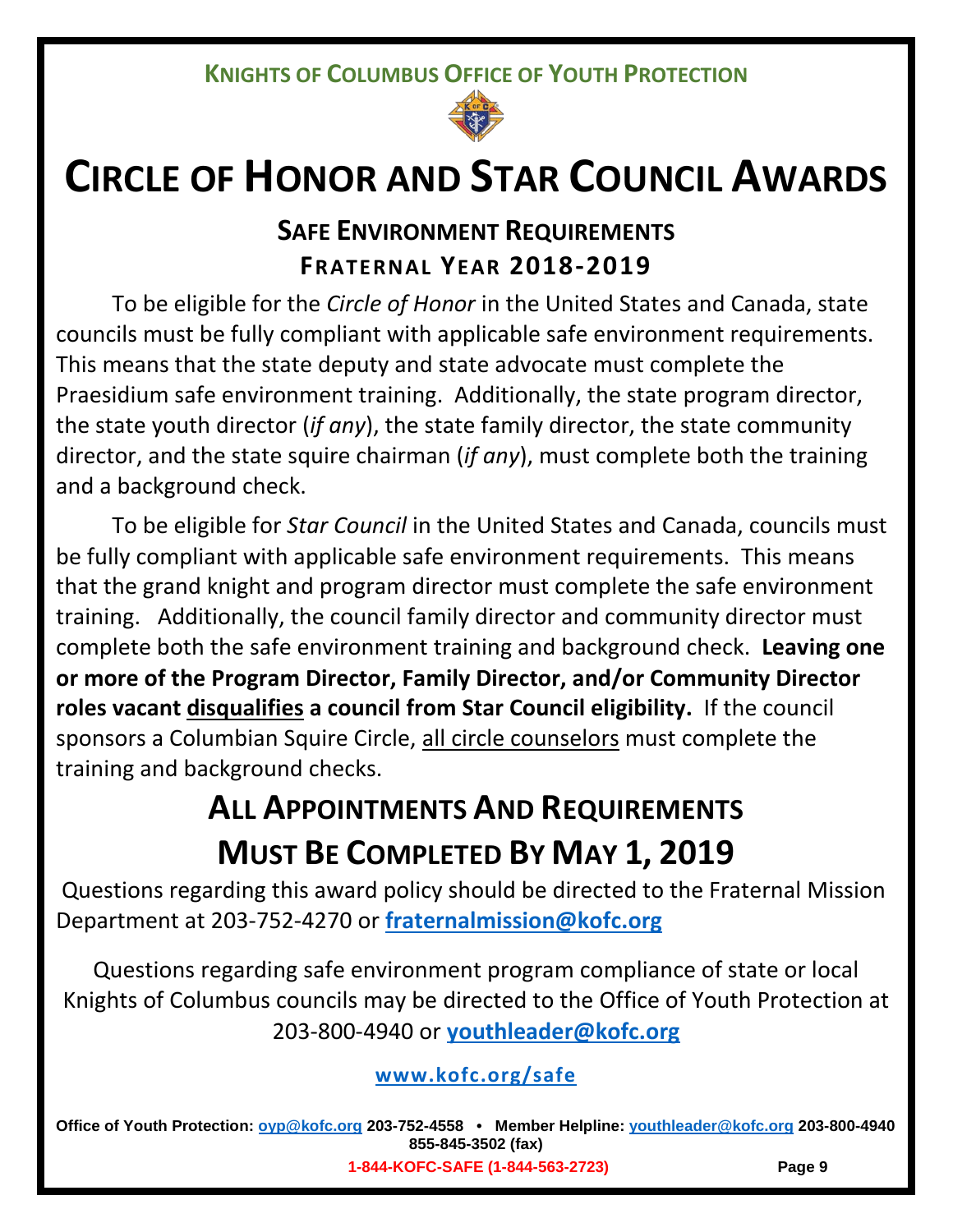

# **ARMATUS ADMINISTRATION/COMPLIANCE DASHBOARD**

The following roles also have access to Praesidium's ARMATUS Administration dashboard to monitor member compliance within their jurisdiction or their council: *state deputy, state advocate, state program director, state youth director, state family director, state community director, state squire chairman, grand knights, and program directors*.

To use the Armatus Administration dashboard, members serving in these designated roles may simply LOG ON to Praesidium Armatus using their user name and password. They may then scroll to the bottom of the page and they will see the Armatus Administration link:



**Armatus Administration** The Administrative Module records which members have successfully completed all required modules. Your access to administrative functions and data is determined by your position. State Deputies, State Advocates, State Program Directors, State Youth Directors, State Family Directors, State Community Directors, and State Squire Chairmen may view compliance data for their jurisdiction, and Grand Knights and Program Directors may view data for their councils.

**Please note the link to a tutorial on how to use the dashboard:**

# **SAFE ENVIRONMENT COMPLIANCE: KEY POINTS**

- 1. It is critical that councils submit their Form 185, Form 365, and Form 468 in order for members in designated roles to be invited to take safe environment training and provide authorization for background checks.
- 2. Member email addresses from the Form 185, the Form 365, the Form 468, and Member Management are used to invite members serving in designated roles to take safe environment training and provide authorization for background checks.
- 3. If a council has not submitted these forms, members serving in designated roles will not receive their email invitations from Praesidium, and your council will not be compliant with the Knights of Columbus Safe Environment Program.
- 4. **IMPORTANT members outside the United States receive background check authorization packets via regular mail, not via an email from Praesidium.**
- 5. Members in designated roles should look for email notifications from Praesidium (not from Knights of Columbus) in their inbox or spam folder.
- 6. If members in these roles do not receive an email from Praesidium by September 1st, the council has not yet updated its rosters to indicate members' new role assignments.
- 7. The training and background check authorization must be completed within **thirty (30) days** of notification. Knights of Columbus covers all costs associated with these requirements.

**EFFECTIVE JULY 1 2018, SAFE ENVIRONMENT TRAINING AND BACKGROUND CHECKS ARE REQUIRED EVERY THREE YEARS**

**Office of Youth Protection: [oyp@kofc.org](mailto:oyp@kofc.org) 203-752-4558 • Member Helpline: [youthleader@kofc.org](mailto:youthleader@kofc.org) 203-800-4940 855-845-3502 (fax)**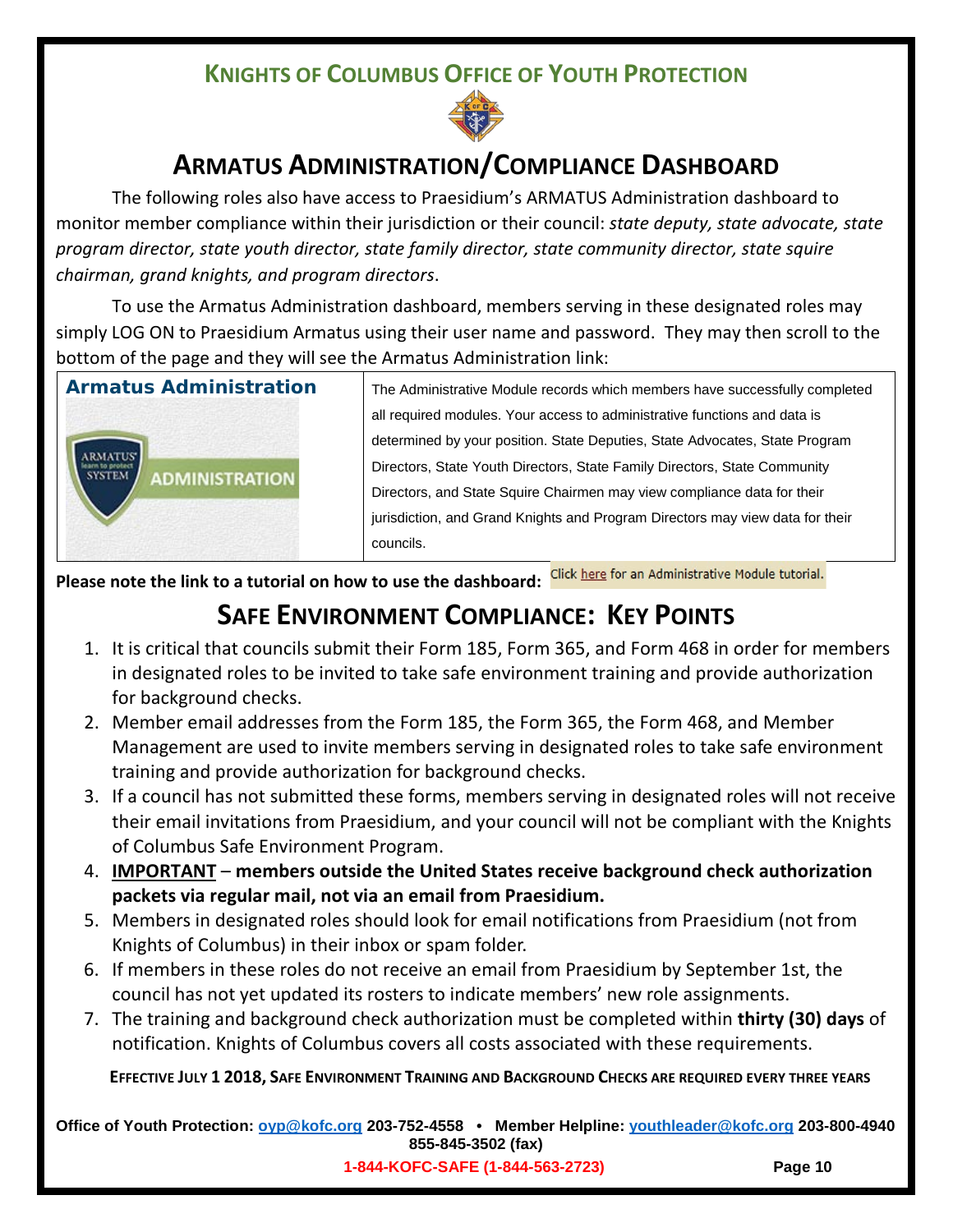

# **KNIGHTS OF COLUMBUS KEEPS CHILDREN SAFE!**

**ALL MEMBERS NOT IN MANDATED ROLES ARE ALSO**

# **ENCOURAGED TO TAKE**

# **KNIGHTS OF COLUMBUS**

# **SAFE ENVIRONMENT TRAINING**

# **[WWW.KOFC.ORG/SAFE](http://www.kofc.org/safe)**

# **CLICK THE BLUE "FOR ALL OTHER MEMBERS" BUTTON**

**REGISTRATION CODE: KOFCSAFE**



**Office of Youth Protection: [oyp@kofc.org](mailto:oyp@kofc.org) 203-752-4558 • Member Helpline: [youthleader@kofc.org](mailto:youthleader@kofc.org) 203-800-4940 855-845-3502 (fax)**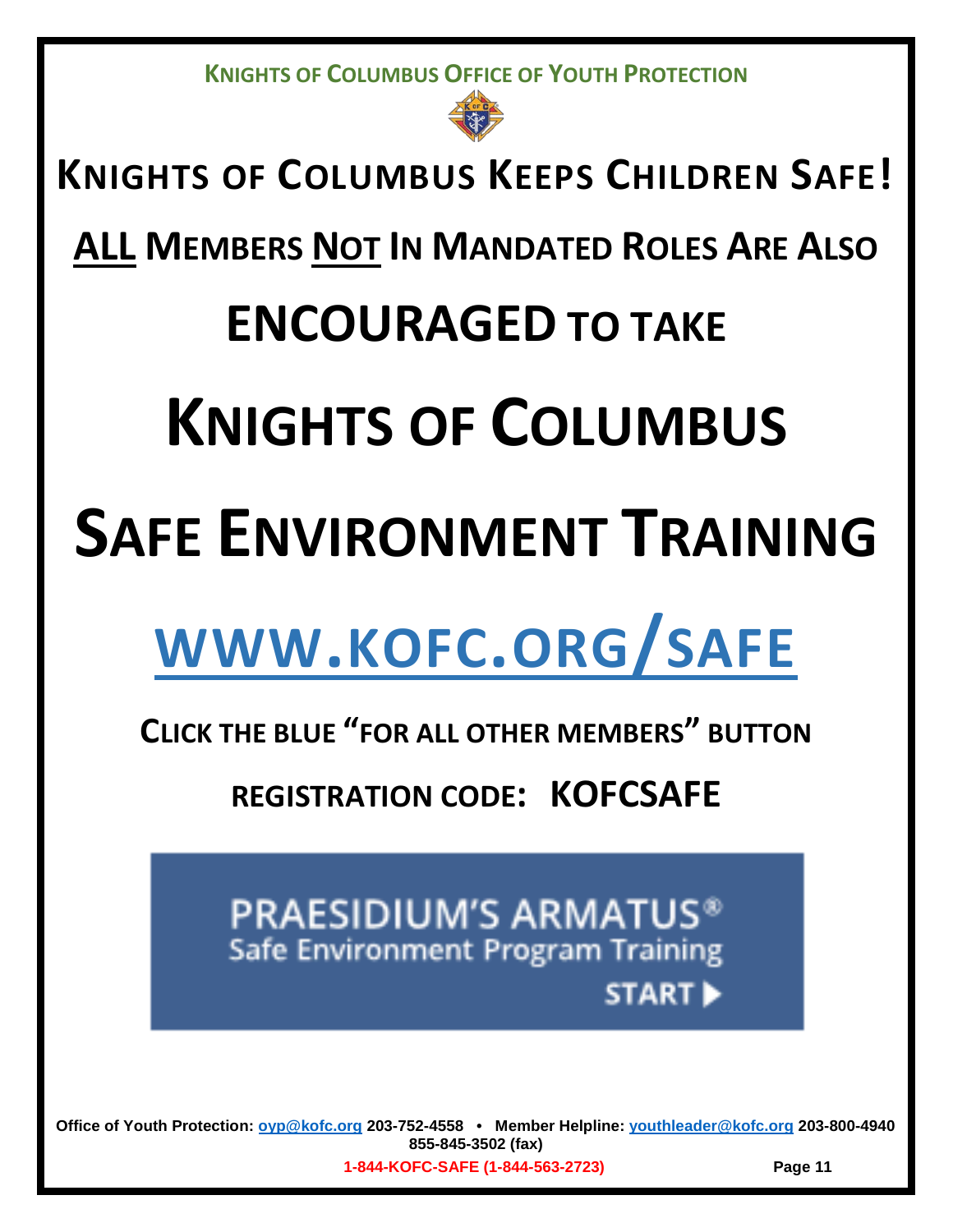

# **KNIGHTS OF COLUMBUS YOUTH ACTIVITY POLICY**

• All youth activities sponsored by the Knights of Columbus shall require the presence of at least one member, typically the council's Family Director and/or Community Director, who has been background checked and trained through the Knights of Columbus Safe Environment Program.

# **A KNIGHTS OF COLUMBUS " YOUTH ACTIVITY " IS AN ACTIVITY WHOSE PRINCIPAL SUBJECTS ARE MINOR CHILDREN (B ASKETBALL F REE T HROW , " COATS FOR KIDS , " ETC .)**

- All youth activities sponsored by a Knights of Columbus council require the presence of at least one member, typically the council's Family Director and/or Community Director, who has been background checked and trained through the Knights of Columbus Safe Environment Program.
- The Grand Knight of the council sponsoring the youth activity, who is required to complete Knights of Columbus safe environment training, should also attend the activity. There should never be fewer than two fully trained members in attendance.
- Council Family/Community Directors and/or other members of the council who have been background checked and trained through the Knights of Columbus Safe Environment Program shall, in conjunction with their Grand Knight, ensure that all Knights of Columbus Safe Environment policies and procedures are followed at all youth activities sponsored by a Knights of Columbus council.
- In the event that a council's Family Director and Community Director are both unable to attend a youth activity, any other member of the council who has recently been background checked and trained through the Knights of Columbus Safe Environment Program must be in attendance.
- If there are no available background checked and trained members of the council, every effort should be made to have a qualified Family Director or Community Director from a nearby council to attend. If there are no such qualified members, then the State Youth Director, State Family Director, and/or State Community Director should attend.

**IF AT LEAST TWO QUALIFIED MEMBERS ARE NOT AVAILABLE TO ATTEND THE ACTIVITY, THEN THE ACTIVITY MUST BE RE-SCHEDULED TO A TIME WHEN THE COUNCIL'S FAMILY DIRECTOR AND/OR COMMUNITY DIRECTOR, ALONG WITH ANOTHER QUALIFIED MEMBER WILL BE ABLE TO ATTEND FOR THE FULL DURATION OF THE EVENT.**

**Office of Youth Protection: [oyp@kofc.org](mailto:oyp@kofc.org) 203-752-4558 • Member Helpline: [youthleader@kofc.org](mailto:youthleader@kofc.org) 203-800-4940 855-845-3502 (fax)**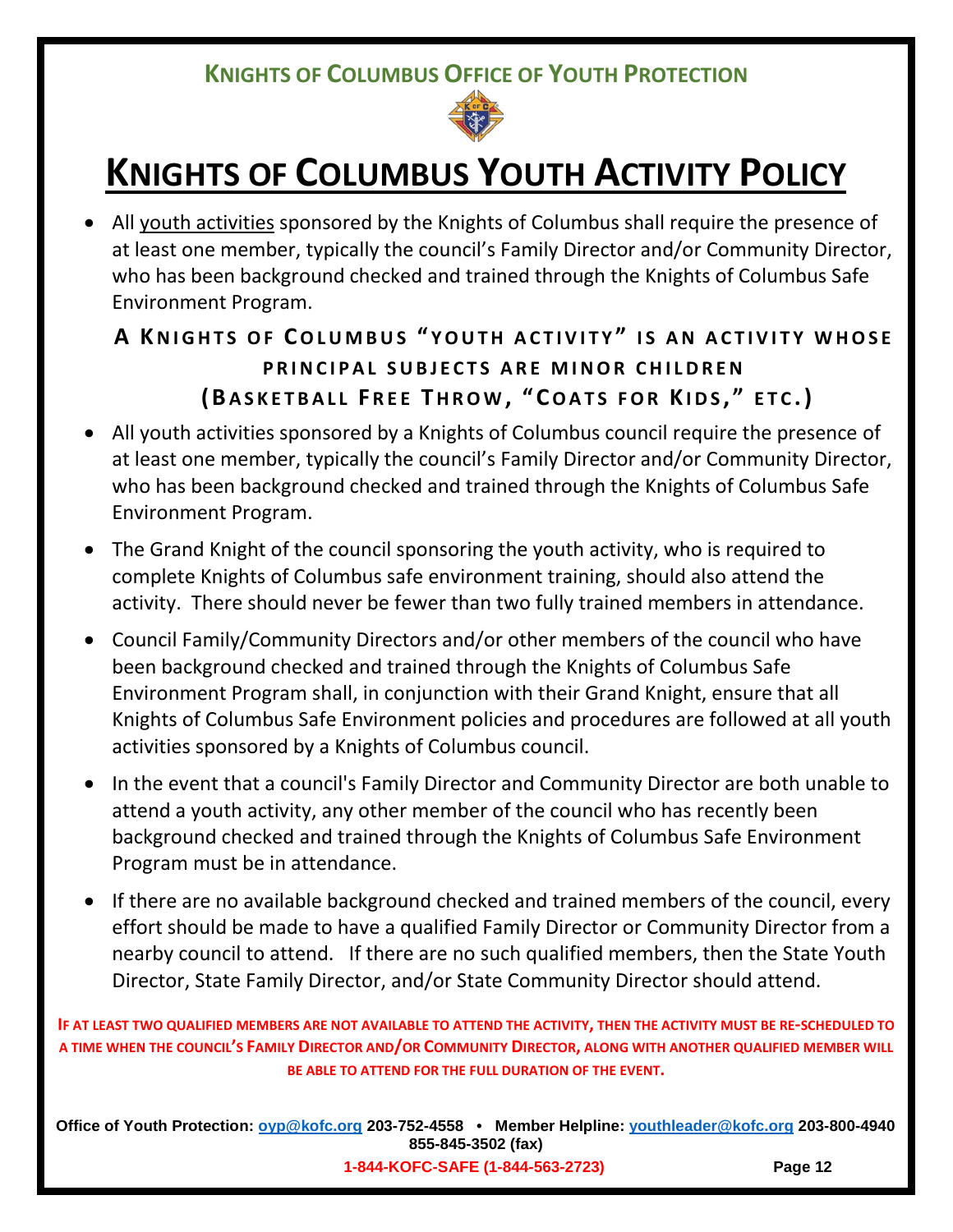

# **YOUTH ACTIVITY VOLUNTEER SAFE ENVIRONMENT MEETING**

[FOR MEETING WITH MEMBER VOLUNTEERS PRIOR TO YOUTH ACTIVITY]

- 1. Before all Youth Activities, the Family Director and/or Community Director, along with the Grand Knight, shall call a short meeting of all volunteers participating in the youth activity sponsored by the council.
- 2. All volunteers participating in the youth activity sponsored by the council shall be provided with copies of the *Knights of Columbus Safe Environment Policy Quick Reference Guide*.
- 3. The Grand Knight, assisted by the Family Director and/or the Community Director shall review the policies described in the *Quick Reference Guide* during the youth activity sponsored by the council. Specifically, all participating members shall review:
	- a. the reporting procedure at the top of the page;
	- b. the General Policies section on page one; and
	- c. the Monitoring Restrooms section on page two.
- 4. Volunteers should keep their copy of the *Quick Reference Gu*ide with them so that they can refer to the guide as needed during the youth activity.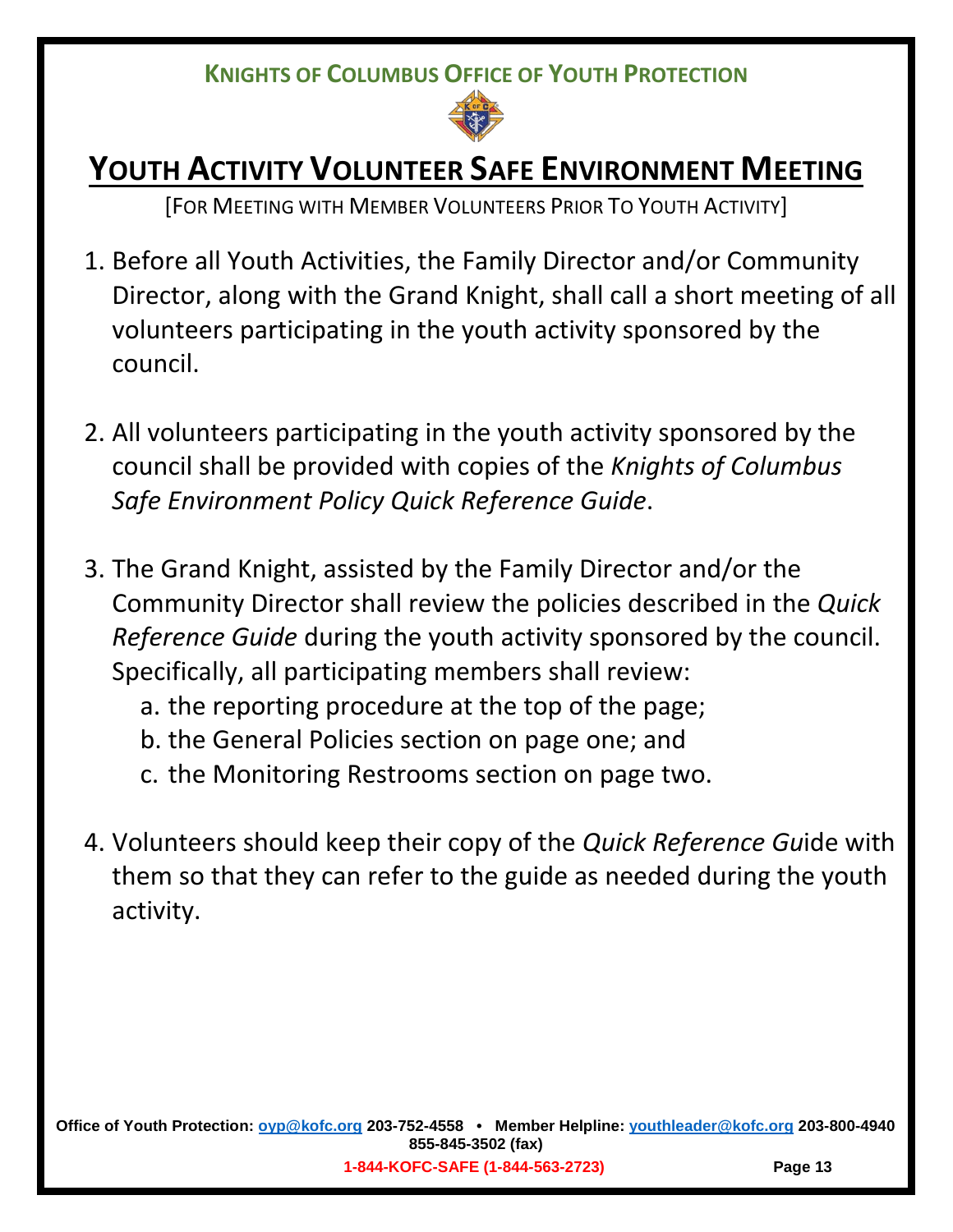

#### **SAFE ENVIRONMENT POLICY QUICK REFERENCE GUIDE**

*(EXCERPTED FROM SAFE ENVIRONMENT GUIDE FOR GRAND KNIGHTS AND FAITHFUL NAVIGATORS A[T WWW.KOFC.ORG/SAFE\)](http://www.kofc.org/safe)*

**PAGE 1 OF 2**

#### **REPORTING SUSPECTED ABUSE WITHIN KNIGHTS OF COLUMBUS PROGRAMS**

- 1. REPORT SUSPECTED ABUSE TO *LAW ENFORCEMENT*
- 2. NOTIFY *LOCAL DIOCESE* OF SUSPECTED ABUSE
- 3. NOTIFY *KNIGHTS OF COLUMBUS* OF SUSPECTED ABUSE AT 1-844-KOFC-SAFE (1-844-563-2723)

#### **GENERAL POLICIES**

- A Knights of Columbus "youth activity" is an activity whose principal subjects are minor children, e.g., Columbian Squires, Basketball Free Throw, etc.
- All youth activities sponsored by the Knights of Columbus shall require the presence of at least one member, typically the council's Family Director and/or Community Director, who has been background checked and trained through the Knights of Columbus Safe Environment Program.
- Grand Knights/Family Directors/Community Directors/members should never supervise youth participants alone. At least two youth leaders/members should be present at every council youth program and/or activity at all times.
- Grand Knights/Family Directors/Community Directors/members, when counseling a youth participant, should always be in the same room as others or visible to others.
- Grand Knights/Family Directors/Community Directors/members should not give gifts to youth participants without approval from their Grand Knight, as well as notification of the parent(s).
- Grand Knights/Family Directors/Community Directors/members, should always be aware of other adults present at Knights of Columbus youth programs and they must be alert for signs of possible misconduct.
- Grand Knights/Family Directors/Community Directors/members, should notify their grand knight and/or call the Knights of Columbus at **1-844- KOFC-SAFE** when they recognize a policy violation or other possible misconduct that may impact child safety.
- Grand Knights/Family Directors/Community Directors/members, should make all youth programs and activities open to parents and guardians.
- **Grand Knights/Family Directors/Community Directors/members should NOT initiate, encourage or engage in one-on-one contact with youth participants outside of authorized Knights of Columbus youth programs and activities.**

| <b>Appropriate Physical Interactions</b>                                                                                                                                                                                                                                          | <b>Inappropriate Physical Interactions</b>                                                                                                                                                                                                                                                                                                                                  | <b>Appropriate Verbal Interactions</b>                                         | <b>Inappropriate Verbal Interactions</b>                                                                                                                                                                                                                                                                                                                                                      |
|-----------------------------------------------------------------------------------------------------------------------------------------------------------------------------------------------------------------------------------------------------------------------------------|-----------------------------------------------------------------------------------------------------------------------------------------------------------------------------------------------------------------------------------------------------------------------------------------------------------------------------------------------------------------------------|--------------------------------------------------------------------------------|-----------------------------------------------------------------------------------------------------------------------------------------------------------------------------------------------------------------------------------------------------------------------------------------------------------------------------------------------------------------------------------------------|
| Side Huas<br>Shoulder-to-shoulder or "temple" hugs<br>- Pats on the shoulder or back<br>- Handshakes<br>- High-fives and hand slapping<br>- Verbal praise<br>- Pats on the head when culturally<br>appropriate<br>- Touching hands, shoulders and arms<br>- Arms around shoulders | - Full-frontal hugs<br>Kisses<br>- Showing affection in isolated area<br>Lap sitting<br>Wrestling<br>- Piggyback rides<br>Ticklina<br>- Any type of massage given by or to a<br>youth<br>Any form of affection that is unwanted by<br>the youth or staff or volunteer<br>Compliments relating to physique or body<br>development<br>Touching bottom, chest or genital areas | - Positive reinforcement<br>- Appropriate jokes<br>- Encouragement<br>- Praise | - Name-calling<br>Discussing sexual encounters or in<br>any way involving youths in the<br>personal problems or issues of staff<br>and volunteers<br>- Secrets<br>- Cursing<br>- Off-color or sexual jokes<br>- Shaming<br>Belittling<br>- Derogatory remarks<br>Harsh language that may frighten,<br>threaten or humiliate youths<br>Derogatory remarks about the youth<br>or his/her family |

#### **POLICIES FOR YOUTH LEADER/MEMBER-PARTICIPANT INTERACTION**

#### **POLICIES FOR TRAVEL AND OVERNIGHT PROGRAMS**

- Off-site and overnight activities are generally discouraged. However, any such event sponsored by the Knights of Columbus must be expressly preapproved by a grand knight and the parents.
- Grand Knights/Family Directors/Community Directors/members should ensure that all overnight youth programs and activities are open to parents and guardians.
- Grand Knights/Family Directors/Community Directors/members, other than the youth participant's parent or guardian, should not share a sleeping area with a youth participant.
- Grand Knights/Family Directors/Community Directors/members should always protect their own privacy while showering, dressing, sleeping, and toileting.
- Grand Knights/Family Directors/Community Directors/members should always respect youth participants' privacy while showering, dressing, sleeping and toileting.
- Grand Knights/Family Directors/Community Directors/members should not enter rest room, dressing or sleeping facilities when in use by youth participants, except in cases of a dire safety or health concern.
- Grand Knights/Family Directors/Community Directors/members should enforce curfews with a room check conducted by two youth leaders/members/parents, both male and both female, as appropriate.
- Grand Knights/Family Directors/Community Directors/members should not allow youth participants to have members of the opposite sex, except a parent, in their sleeping area at any time.

#### **Office of Youth Protection: [oyp@kofc.org](mailto:oyp@kofc.org) 203-752-4558 • Member Helpline: [youthleader@kofc.org](mailto:youthleader@kofc.org) 203-800-4940 855-845-3502 (fax)**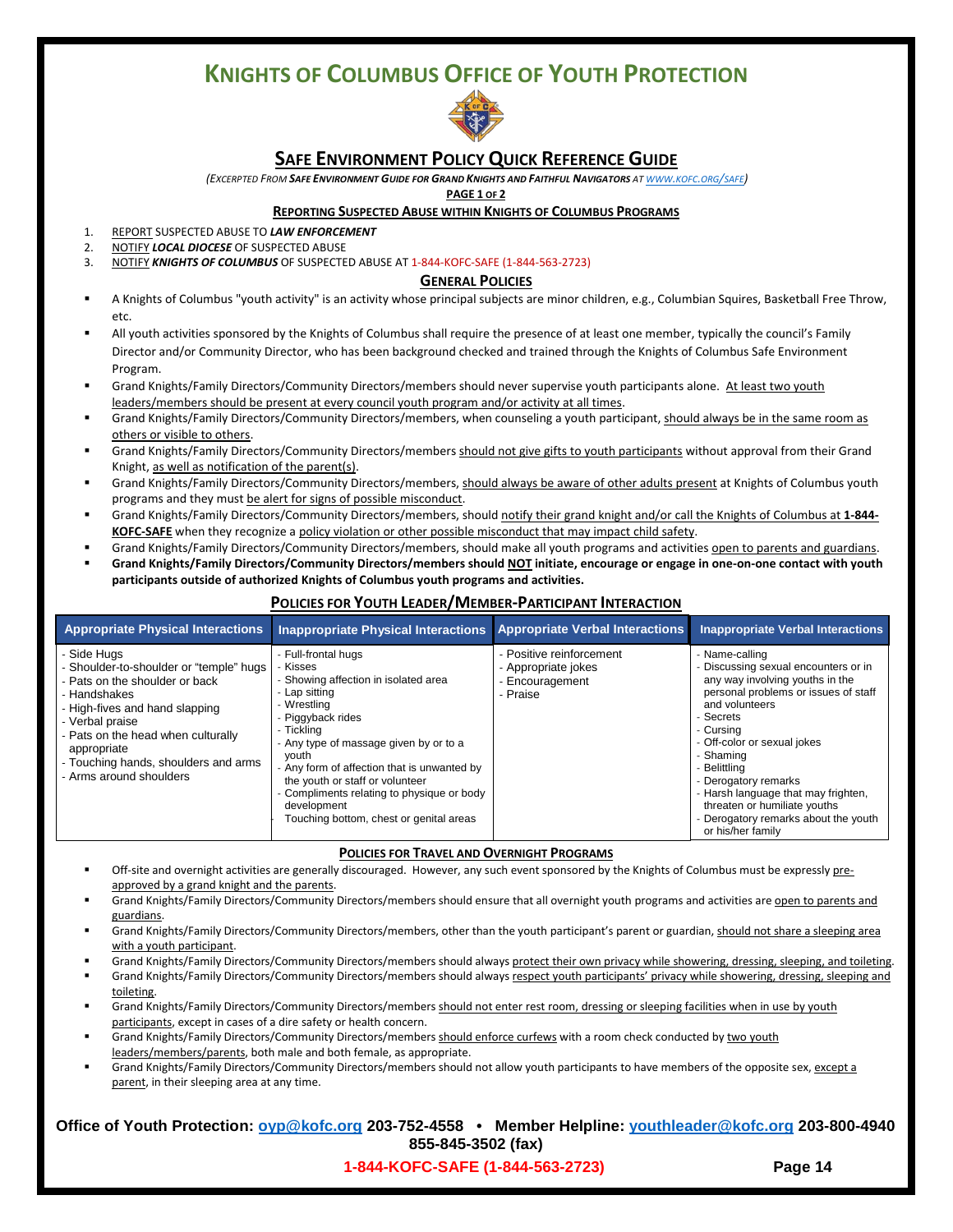

#### **POLICIES FOR MONITORING RESTROOMS**

#### **PAGE 2 OF 2**

- Grand Knights/Family Directors/Community Directors/members should be aware that most incidents of youth-to-youth abuse occur in restrooms, and they should conduct frequent restroom checks.
- Grand Knights/Family Directors/Community Directors/members should scan restrooms before allowing youth to enter.
- Grand Knights/Family Directors/Community Directors/members should never allow **fewer than three** youth participants to travel to a restroom facility together.
- Grand Knights/Family Directors/Community Directors/members should allow only as many youth as there are restroom stalls to use the restroom at the same time.
- Grand Knights/Family Directors/Community Directors/members should avoid sending youth of different ages into restrooms at the same time.
- Grand Knights/Family Directors/Community Directors/members should remain within earshot of restrooms while in use by youth.
- Youth leaders/members should require youth to ask permission before using a single-stall restroom or restroom out of earshot of the group.
- **Grand Knights/Family Directors/Community Directors/members should not use restrooms at the same time as youth**.

#### **POLICIES FOR MONITORING FREE TIME**

- Grand Knights/Family Directors/Community Directors/members should require youth to remain within their line of sight.
- At least two Grand Knights/Family Directors/Community Directors/members should supervise youth at all times.
- Grand Knights/Family Directors/Community Directors/members should conduct periodic check-ins and sweeps of entire activity area.

#### **POLICIES FOR SOCIAL MEDIA AND THE INTERNET**

- Grand Knights/Family Directors/Community Directors/members should only communicate via email or home (not cell) phone with youth participants. Grand Knights/Family Directors/Community Directors/members should limit all communication with youth participants to **Knights of Columbus youth programs-related topics**.
- Grand Knights/Family Directors/Community Directors/members should copy parents or guardians on all email and phone communications with youth participants.
- Grand Knights/Family Directors/Community Directors/members should never encourage youth participants to contact them via text message or on any other social media platform.
- **Grand Knights/Family Directors/Community Directors/members should never send inappropriate, vulgar or pornographic texts or material to youth.**

#### **POLICIES FOR PREVENTING YOUTH-TO-YOUTH ABUSE**

- Grand Knights/Family Directors/Community Directors/members should always supervise youth in order to mitigate risk of youth-to-youth abuse.
- Grand Knights/Family Directors/Community Directors/members should not leave an older youth alone and in charge of younger youth.
	- Grand Knights/Family Directors/Community Directors/members should strictly prohibit hazing inside or outside of youth programs and activities.
- Youth leaders/members should strictly prohibit bullying, including but not limited to, derogatory name calling, singling out one youth for different treatment, ridicule or humiliation.
- Grand Knights/Family Directors/Community Directors/members should strictly prohibit games such as "Truth or Dare."
- Grand Knights/Family Directors/Community Directors/members should consistently **document and report all instances** of bullying, hazing, inappropriate sexualized behavior and suspected abuse between youth.

#### **POLICIES FOR OUTSIDE CONTACT WITH YOUTH PARTICIPANTS**

- Many cases of organizational abuse occur off-site and outside of regularly scheduled activities.
- This contact outside of regularly scheduled activities may put everyone at increased risk.
- **KNIGHTS OF COLUMBUS STRONGLY RECOMMENDS THAT YOUTH LEADERS DO NOT HAVE OUTSIDE CONTACT WITH YOUTH PARTICIPANTS.**
- However, if off-site contacts are **unavoidable**, Knights of Columbus has determined that the following forms of outside contact are **appropriate and inappropriate**:

| <b>Appropriate Outside Contact</b>                                                                                                                                 | <b>Inappropriate Outside Contact</b>                                                                                                                                                                                                                                            |
|--------------------------------------------------------------------------------------------------------------------------------------------------------------------|---------------------------------------------------------------------------------------------------------------------------------------------------------------------------------------------------------------------------------------------------------------------------------|
| - Taking groups of youths on an outing<br>- Attending sporting activities with groups of youths<br>- Attending functions at a youth's home with parents<br>present | - Taking one youth on an outing without the parent's<br>written permission<br>- Visiting one youth in the youth's home without a parent<br>present<br>- Entertaining one youth in the home of staff or volunteers<br>- A lone youth spending the night with staff or volunteers |

**Office of Youth Protection: [oyp@kofc.org](mailto:oyp@kofc.org) 203-752-4558 • Member Helpline: [youthleader@kofc.org](mailto:youthleader@kofc.org) 203-800-4940 855-845-3502 (fax)**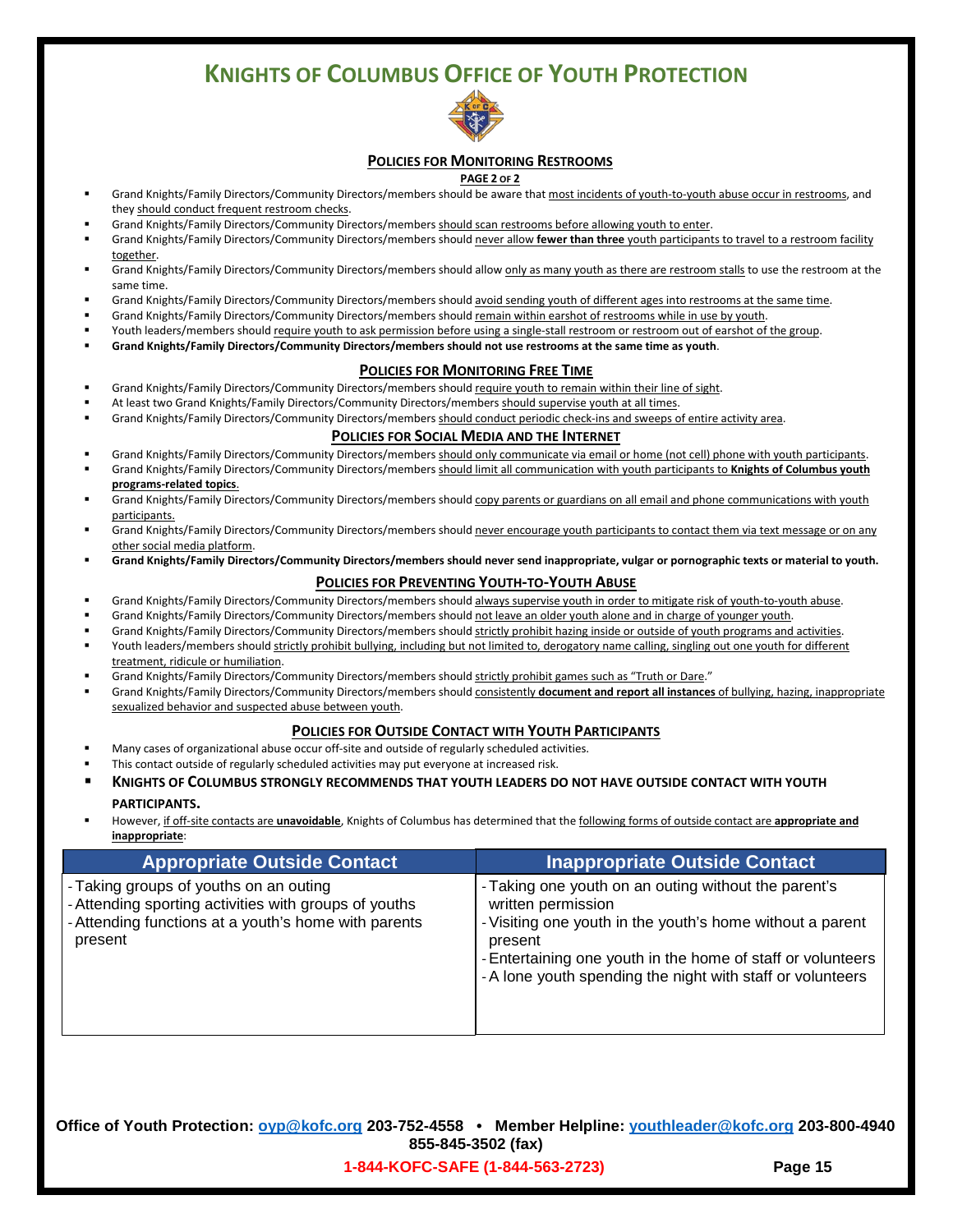

# **SUSPENSION OF NON-COMPLIANT SQUIRE CIRCLES**

Columbian Squire Circles with **non-compliant** counselors shall be permanently dissolved by the Board if such circles' counselors fail to comply with all Knights of Columbus Safe Environment Program requirements within **15 days from the date of written notice of such permanent dissolution**. Additionally, circles may also be dissolved if the following requirements are not met:

- Each Circle must have at least 10 Squires under the age of 18 within one month of the start of the fraternal year (August 1). Circles with fewer than 10 Squires are subject to permanent dissolution upon 15 days' notice.
- Each Circle must have at least one compliant counselor for every 10 squires, but a minimum of two compliant counselors are required in every Circle.
- All counselors must be fully compliant with the training and background check requirements of the Knights of Columbus Safe Environment Program at all times.
- A non-compliant counselor is one who has failed to complete the Praesidium training and/or failed to provide his consent to a background check within 45 days of initial notice of such requirements.

Circles failing to meet one or more of these requirements shall be permanently dissolved by the Board if the circle fails to comply with all of the above requirements within 15 days from the date of written notice of such permanent dissolution.

**=**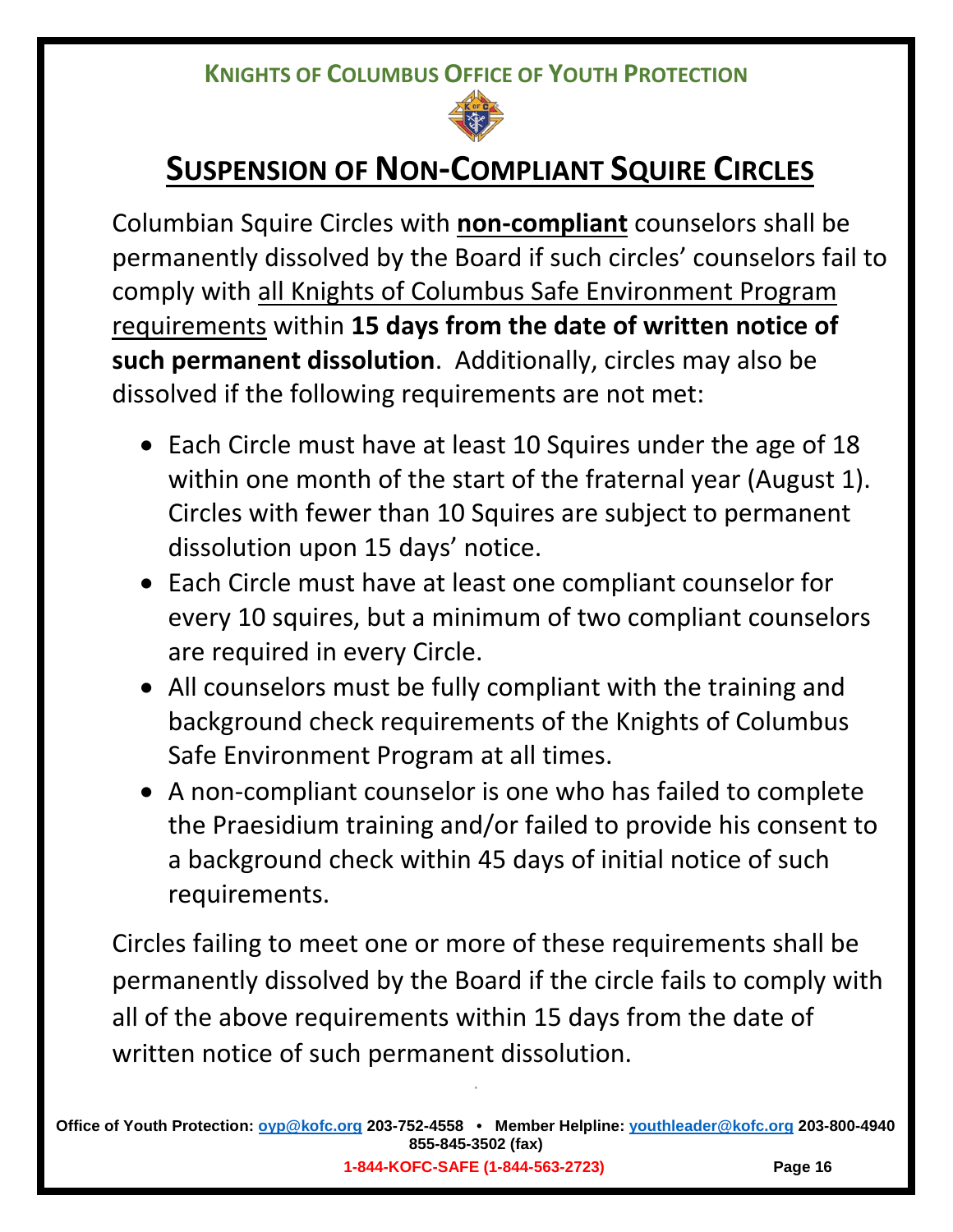

# **SAFE ENVIRONMENT PROGRAM FREQUENTLY ASKED QUESTIONS**

**PAGE 1 OF 3**

**MUST MEMBERS COMPLY WITH APPLICABLE DIOCESAN SAFE ENVIRONMENT REQUIREMENTS TO VOLUNTEER ON PARISH OR DIOCESAN PROPERTY?** 

# **YES.** *Members of the Knights of Columbus must remain informed of, and compliant with, diocesan and parish safe environment requirements generally applicable to all volunteers on diocesan and parish property.*

- All prospective and new members of the Knights of Columbus are strongly encouraged to take an active role in the life of their parish and their council.
- Prospective and new members should also be promptly advised of any applicable parish/diocese safe environment policy requirements necessary to be eligible to volunteer on parish property, regardless of whether they do so in the name of the Church, the parish, or the Knights of Columbus.

### **MUST A CATHOLIC MAN COMPLETE DIOCESAN SAFE ENVIRONMENT REQUIREMENTS TO BE ELIGIBLE TO BECOME A MEMBER OF THE KNIGHTS OF COLUMBUS?**

# **NO.** *Completion of diocesan safe environment program requirements is not necessary for membership in the Knights of Columbus, although it may be necessary for members to volunteer on parish property.*

- Completion of diocesan/parish safe environment requirements is not necessary for *membership* in the Knights of Columbus, although in some cases it may be necessary for members to be eligible to *volunteer* on parish property.
- Pursuant to Section 246 of the Laws of the Knights of Columbus, subordinate councils may **not** establish new membership requirements, such as compliance with diocesan safe environments requirements, beyond those prescribed by Section 101 of the Laws of the Knights of Columbus.

### **IS THE KNIGHTS OF COLUMBUS A CHURCH MINISTRY?**

# **NO.** *Knights of Columbus is a fraternal benefit society that operates through a network of subordinate councils that meets on parish property with the permission of the local bishop and pastor.*

- Knights of Columbus is a fraternal benefit society that is recognized by the Internal Revenue Service as a tax exempt entity under Title 26, United States Code, Section 501(c)(8).
- It operates through a system of subordinate councils, along with regional, national, and international convocations, to raise up, support and encourage a fraternity whose members are practicing Catholics and, through common worship, charitable works, meetings, and rites of initiation, to form its members in Catholic faith and virtue.
- Its subordinate councils meet and frequently sponsor activities and events on parish property, with the permission of the pastor or the bishop.

**Office of Youth Protection: [oyp@kofc.org](mailto:oyp@kofc.org) 203-752-4558 • Member Helpline: [youthleader@kofc.org](mailto:youthleader@kofc.org) 203-800-4940 855-845-3502 (fax)**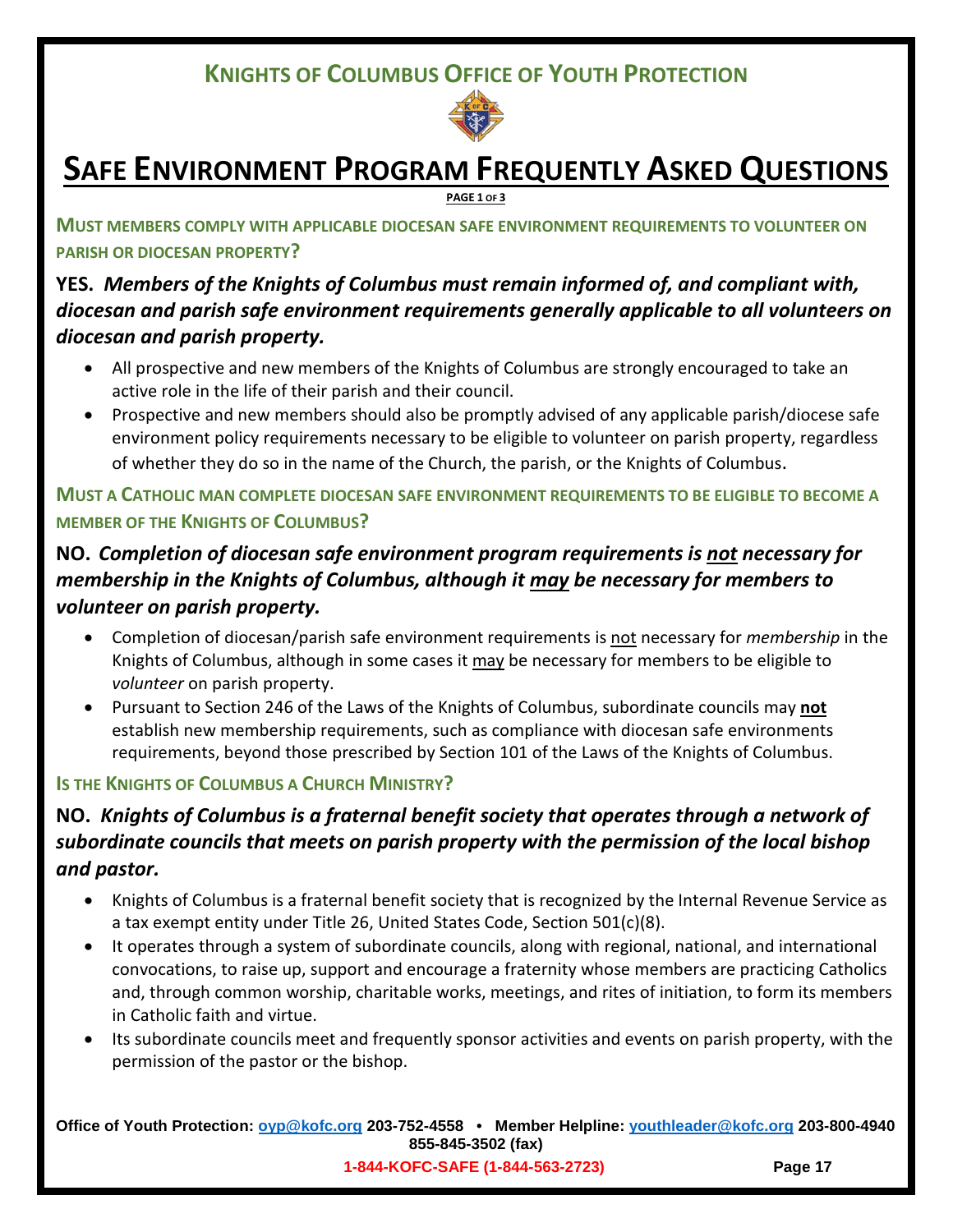

#### **FREQUENTLY ASKED QUESTIONS CONTINUED**

#### **PAGE 2 OF 3**

**MAY COUNCIL ROSTERS BE SHARED WITH THIRD PARTIES, INCLUDING PARISHES AND DIOCESES, WITHOUT FIRST OBTAINING PRIOR AUTHORIZATION?** 

## **NO.** *Council rosters contain confidential and proprietary member information and may not be shared with third parties without authorization, including with parishes and dioceses.*

- It is the longstanding policy of the Knights of Columbus that council rosters, which contain confidential and proprietary member information, are the exclusive property of the Knights of Columbus and may not be disclosed to third parties without prior authorization.
- **The Knights of Columbus will not share personal information related to membership application or service as a youth leader with nonaffiliated third parties unless authorized by law or when there is an indication of a threat to public safety.**

**MUST MEMBERS** *VOLUNTEER* **ON PARISH PROPERTY TO MAINTAIN THEIR MEMBERSHIP IN THE KNIGHTS OF COLUMBUS?**

## **NO**. *Volunteer service on parish property is encouraged, but not required, for membership in the Knights of Columbus.*

- Whether to serve as a volunteer on parish property is a personal decision to be made by each member individually.
- Members who choose to volunteer in the work of the parish, including programs and activities sponsored by the Knights of Columbus on parish property, must complete diocesan safe environment requirements *generally applicable* to those who volunteer on diocesan or parish property.
- Such volunteer service on parish property is not a membership requirement of the Knights of Columbus.

**DO KNIGHTS WHO VOLUNTEER IN CHURCH AND PARISH MINISTRIES (E.G., USHERS, EXTRAORDINARY MINISTERS OF THE EUCHARIST, LECTORS, ETC.) DO SO AS KNIGHTS OR AS PARISHIONERS?**

## **PARISHIONERS.** *Knights volunteering in church or parish ministries* **serve** *in those ministries as* **parishioners first** *and* **witness** *to their Faith as* **members** *of the Knights of Columbus second.*

- Service in church and parish ministries (e.g., ushers, extraordinary ministers of the Eucharist, lectors, etc.) is performed by parishioners.
- Knights of Columbus encourages its members to volunteer in church and parish ministries.
- Knights who volunteer in *church or parish ministries* do so as parishioners.
- *Therefore, Knights serving in church or parish ministries are subject to diocesan requirements specific to those ministries.*

**Office of Youth Protection: [oyp@kofc.org](mailto:oyp@kofc.org) 203-752-4558 • Member Helpline: [youthleader@kofc.org](mailto:youthleader@kofc.org) 203-800-4940 855-845-3502 (fax)**